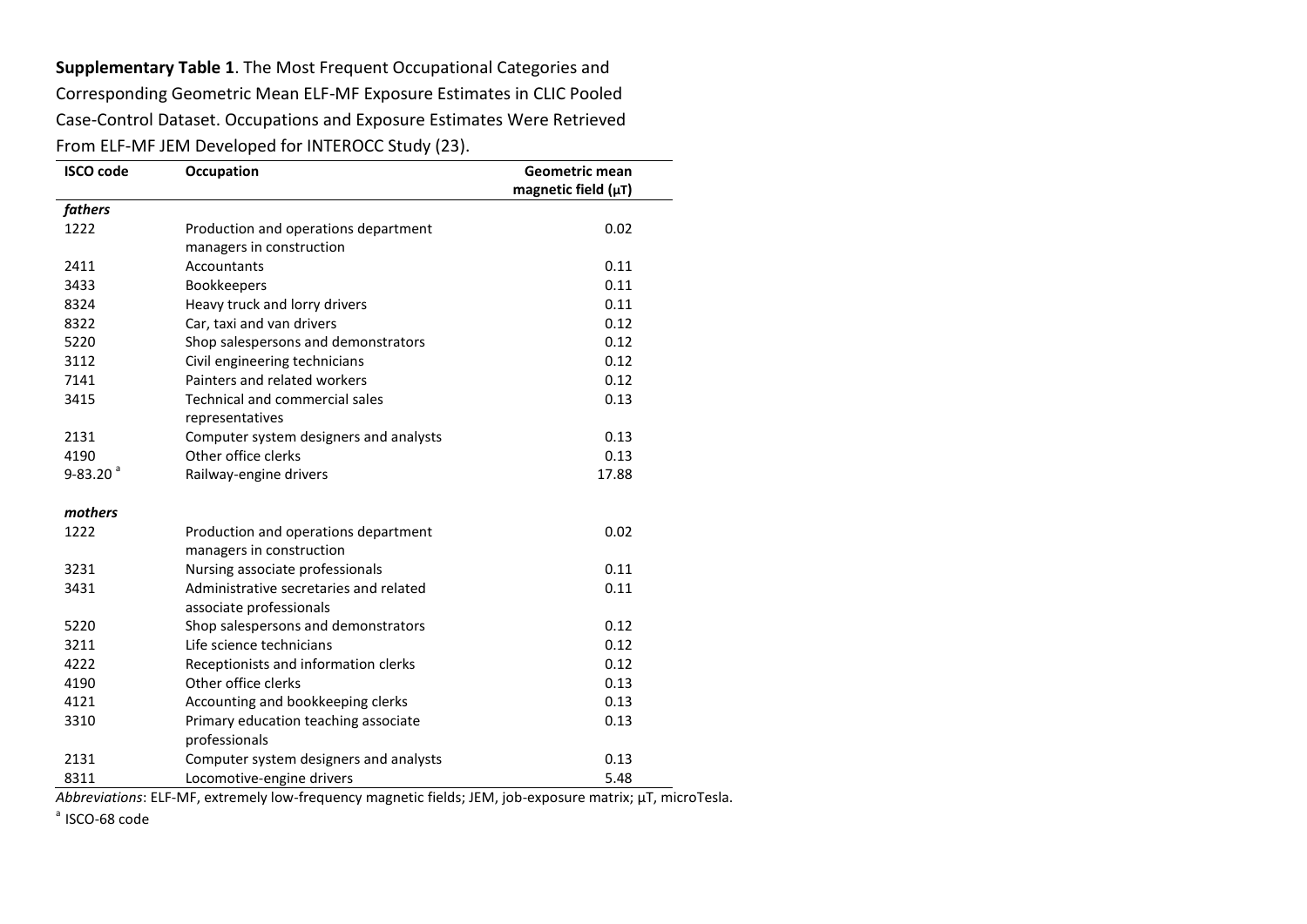**Supplementary Table 2**. Estimated Risk of Acute Lymphoblastic Leukaemia (ALL) and Acute Myeloid Leukaemia (AML) in the Offspring Following Parental Occupational Exposure to Extremely Low-Frequency Magnetic Fields (ELF-MF) in a Pooled Analysis of Childhood Leukaemia International Consortium (CLIC) Studies. Analysis Stratified by Child's Birth Year.

|                                                                       |                |                 | Birth date $\leq 1990$ |                |                 | <b>Birth date &gt; 1990</b> |                |                 |               |                |                 |               |
|-----------------------------------------------------------------------|----------------|-----------------|------------------------|----------------|-----------------|-----------------------------|----------------|-----------------|---------------|----------------|-----------------|---------------|
| ELF-MF exposure, µT                                                   | <b>ALL</b>     |                 |                        | <b>AML</b>     |                 |                             | <b>ALL</b>     |                 |               | <b>AML</b>     |                 |               |
|                                                                       | Cases/Controls | OR <sup>a</sup> | 95% CI                 | Cases/Controls | OR <sup>a</sup> | 95% CI                      | Cases/Controls | OR <sup>a</sup> | 95% CI        | Cases/Controls | OR <sup>a</sup> | 95% CI        |
| <b>Paternal ELF-MF</b>                                                |                |                 |                        |                |                 |                             |                |                 |               |                |                 |               |
| exposure at conception <b>b</b>                                       |                |                 |                        |                |                 |                             |                |                 |               |                |                 |               |
| $\leq 0.2$                                                            | 3519/6449      | 1.00            |                        | 293/4057       | 1.00            |                             | 3343/6930      | 1.00            |               | 430/5515       | 1.00            |               |
| > 0.2                                                                 | 348/746        | 1.06            | $0.96 - 1.22$          | 54/684         | 1.18            | $0.86 - 1.60$               | 632/1176       | 1.03            | $0.92 - 1.14$ | 78/1025        | 0.99            | $0.76 - 1.28$ |
| $\leq 0.1$                                                            | 1106/2319      | 1.00            |                        | 145/1432       | 1.00            |                             | 1297/2671      | 1.00            |               | 168/1858       | 1.00            |               |
| $> 0.1 - \leq 0.2$                                                    | 2413/4130      | 1.01            | $0.92 - 1.11$          | 148/2625       | 0.67            | $0.52 - 0.86$               | 2046/4259      | 0.91            | $0.84 - 1.00$ | 262/3657       | 0.90            | $0.73 - 1.11$ |
| $> 0.2 - 51$                                                          | 324/672        | 1.10            | $0.94 - 1.29$          | 48/610         | 0.91            | $0.63 - 1.30$               | 612/1120       | 0.98            | $0.86 - 1.11$ | 74/983         | 0.91            | $0.67 - 1.22$ |
| >1                                                                    | 24/74          | 0.79            | $0.48 - 1.25$          | 6/74           | 1.01            | $0.38 - 2.23$               | 20/56          | 0.79            | $0.46 - 1.31$ | 4/42           | 1.44            | $0.42 - 3.75$ |
| <b>Maternal ELF-MF</b><br>exposure during<br>pregnancy <sup>b c</sup> |                |                 |                        |                |                 |                             |                |                 |               |                |                 |               |
| $\leq 0.2$                                                            | 3596/7119      | 1.00            |                        | 356/4919       | 1.00            |                             | 3797/7847      | 1.00            |               | 501/6377       | 1.00            |               |
| > 0.2                                                                 | 195/376        | 1.02            | $0.85 - 1.22$          | 21/256         | 1.16            | $0.70 - 1.82$               | 276/542        | 0.98            | $0.84 - 1.14$ | 24/453         | 0.70            | $0.44 - 1.05$ |
| $\leq 0.1$                                                            | 2078/4501      | 1.00            |                        | 259/3361       | 1.00            |                             | 2235/4642      | 1.00            |               | 305/3609       | 1.00            |               |
| $> 0.1 - \leq 0.2$                                                    | 1518/2618      | 0.97            | $0.89 - 1.07$          | 97/1558        | 0.85            | $0.65 - 1.10$               | 1562/3205      | 0.98            | $0.90 - 1.06$ | 196/2768       | 0.89            | $0.73 - 1.09$ |
| > 0.2                                                                 | 195/376        | 1.01            | $0.84 - 1.21$          | 21/256         | 1.11            | $0.67 - 1.75$               | 276/542        | 0.97            | $0.83 - 1.14$ | 24/453         | 0.67            | $0.42 - 1.01$ |

*Abbreviations*: ALL, acute lymphoblastic leukaemia; AML, acute myeloid leukaemia; µT, micro Tesla; OR, odds ratio; 95% CI, 95% confidence interval.

<sup>a</sup> Adjusted for child's age and sex, highest level of education of either parent, case accrual time, study.

<sup>b</sup> Median of ELF-MF was used for persons with multiple exposure assignment due to "one-to-many" job title conversion.

 $\rm c$  Due to small number of exposed cases in the category of > 1  $\rm \mu T$ , it was collapsed with category of > 0.2-≤1  $\rm \mu T$ .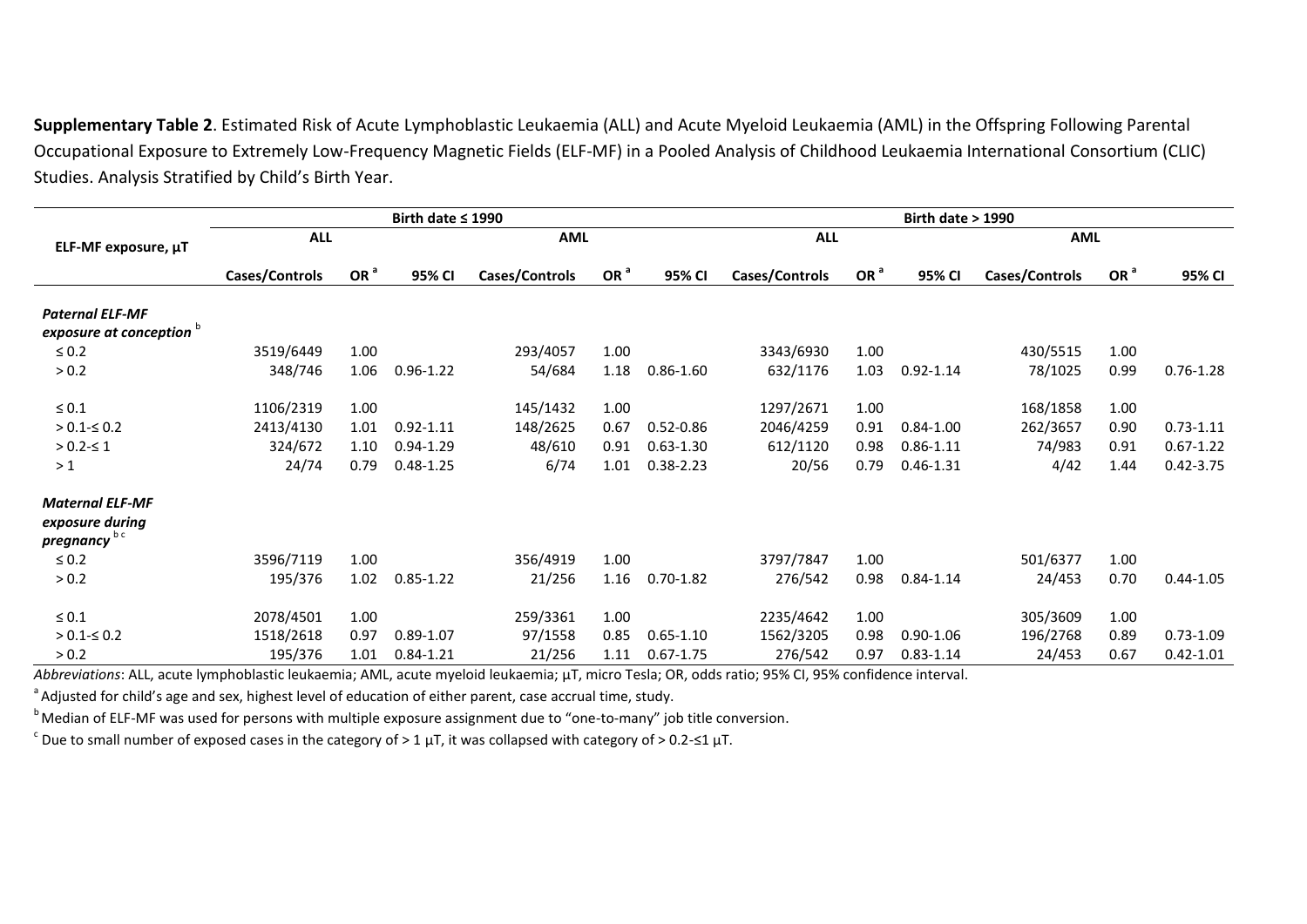**Supplementary Table 3**. Estimated Risk of Acute Lymphoblastic Leukaemia (ALL) and Acute Myeloid Leukaemia (AML) in the Offspring Following Parental Occupational Exposure to Extremely Low-Frequency Magnetic Fields (ELF-MF) in a Pooled Analysis of Childhood Leukaemia International Consortium (CLIC) Studies. Analysis Restricted to Case-Control Studies With Job History Coded to International Standard Classification of Occupations (ISCO)<sup>a</sup>.

|                                  | <b>ALL</b>     |                 |               | <b>AML</b>     |                 |               |  |  |
|----------------------------------|----------------|-----------------|---------------|----------------|-----------------|---------------|--|--|
| ELF-MF exposure, µT              | Cases/Controls | OR <sup>b</sup> | 95% CI        | Cases/Controls | OR <sup>b</sup> | 95% CI        |  |  |
| <b>Paternal ELF-MF</b>           |                |                 |               |                |                 |               |  |  |
| exposure at conception $\degree$ |                |                 |               |                |                 |               |  |  |
| $\leq 0.2$                       | 2678/5739      | 1.00            |               | 331/3688       | 1.00            |               |  |  |
| > 0.2                            | 557/973        | 1.05            | $0.93 - 1.18$ | 64/803         | 0.97            | $0.72 - 1.29$ |  |  |
| $\leq 0.1$                       | 1156/2650      | 1.00            |               | 159/1326       | 1.00            |               |  |  |
| $> 0.1 \le 0.2$                  | 1522/3089      | 0.98            | $0.89 - 1.09$ | 172/2362       | 0.85            | $0.66 - 1.08$ |  |  |
| $> 0.2 - 51$                     | 547/943        | 1.04            | $0.91 - 1.19$ | 64/787         | 0.89            | $0.64 - 1.23$ |  |  |
| >1                               | 10/30          | 0.78            | $0.36 - 1.56$ | 0/16           |                 |               |  |  |
| <b>Maternal ELF-MF</b>           |                |                 |               |                |                 |               |  |  |
| exposure during                  |                |                 |               |                |                 |               |  |  |
| pregnancy <sup>cd</sup>          |                |                 |               |                |                 |               |  |  |
| $\leq 0.2$                       | 3017/6333      | 1.00            |               | 375/4247       | 1.00            |               |  |  |
| > 0.2                            | 256/492        | 1.01            | $0.86 - 1.19$ | 21/357         | 0.68            | $0.42 - 1.06$ |  |  |
| $\leq 0.1$                       | 1828/3997      | 1.00            |               | 231/2382       | 1.00            |               |  |  |
| $> 0.1 - \leq 0.2$               | 1189/2336      | 1.06            | $0.97 - 1.17$ | 144/1865       | 1.00            | $0.79 - 1.26$ |  |  |
| > 0.2                            | 256/492        | 1.03            | $0.88 - 1.22$ | 21/357         | 0.68            | $0.41 - 1.07$ |  |  |

*Abbreviations*: ALL, acute lymphoblastic leukaemia; AML, acute myeloid leukaemia; µT, micro Tesla; OR, odds ratio; 95% CI, 95% confidence interval.

<sup>a</sup> Case-control studies with job histories coded to ISCO included Finland, France ADELE, France ESCALE, Greece NARECHEM (1993-1994), Greece NARECHEM (1996-2010), Italy SETIL.

 $b$  Adjusted for child's age and sex, highest level of education of either parent, case accrual time, study.  $c$ Median of ELF-MF was used for persons with multiple exposure assignment due to "one-to-many" job title conversion.

 $^d$  Due to small number of exposed cases in the category of > 1  $\mu$ T, it was collapsed with category of > 0.2-≤1  $\mu$ T.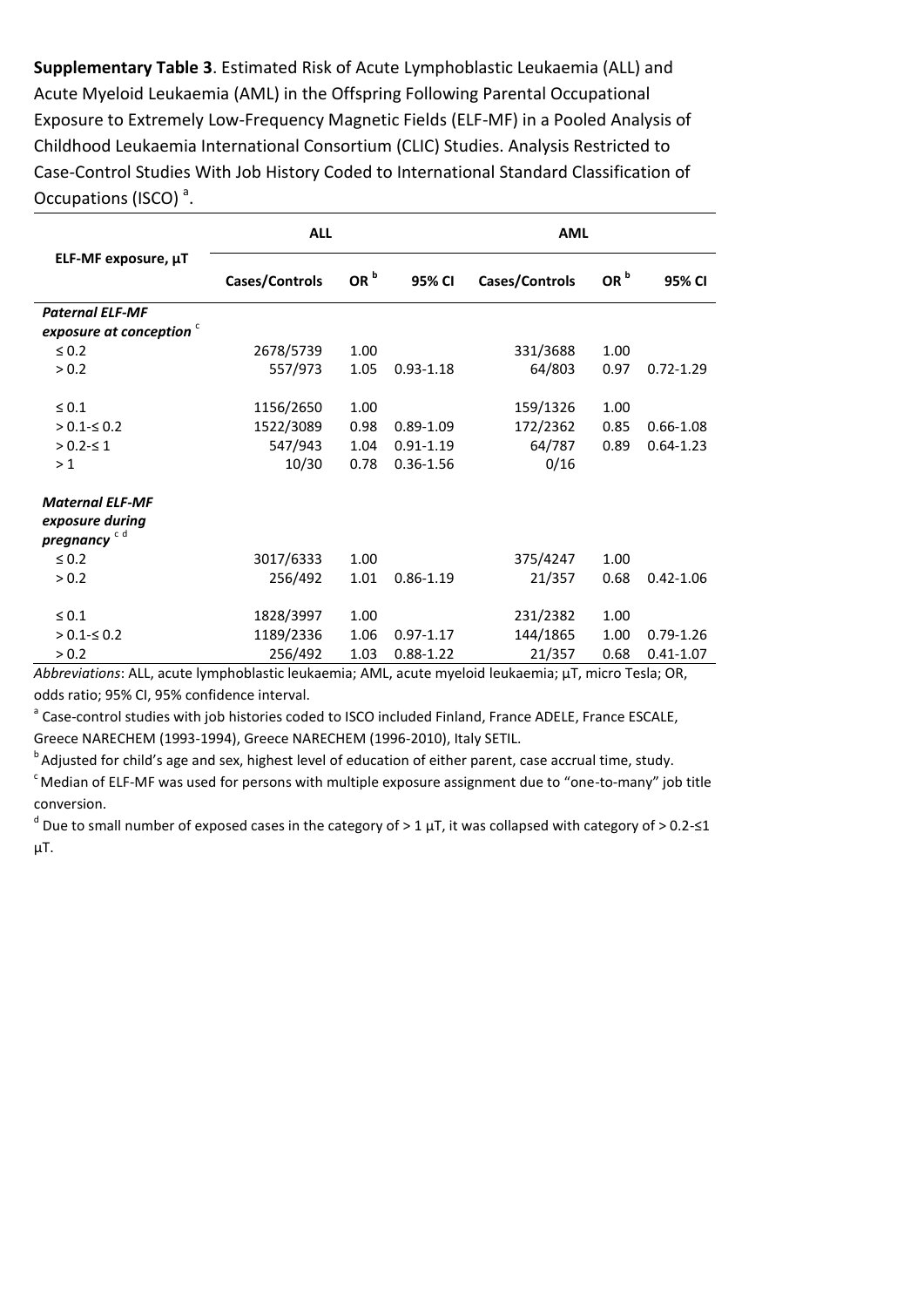**Supplementary Table 4**. Estimated Risk of Acute Lymphoblastic Leukaemia (ALL) and Acute Myeloid Leukaemia (AML) in the Offspring Following Parental Occupational Exposure to Extremely Low-Frequency Magnetic Fields (ELF-MF) in a Pooled Analysis of Childhood Leukaemia International Consortium (CLIC) studies. Analysis Stratified by Child's Sex.

|                                     |                | <b>Boys</b> | Girls         |                |                 |               |                |                 |               |                |                 |               |
|-------------------------------------|----------------|-------------|---------------|----------------|-----------------|---------------|----------------|-----------------|---------------|----------------|-----------------|---------------|
| ELF-MF exposure, µT                 | <b>ALL</b>     |             |               | <b>AML</b>     |                 |               | <b>ALL</b>     |                 |               | <b>AML</b>     |                 |               |
|                                     | Cases/Controls | OR $a$      | 95% CI        | Cases/Controls | OR <sup>a</sup> | 95% CI        | Cases/Controls | OR <sup>a</sup> | 95% CI        | Cases/Controls | OR <sup>a</sup> | 95% CI        |
| <b>Paternal ELF-MF</b>              |                |             |               |                |                 |               |                |                 |               |                |                 |               |
| exposure at conception <sup>b</sup> |                |             |               |                |                 |               |                |                 |               |                |                 |               |
| $\leq 0.2$                          | 3810/7404      | 1.00        |               | 382/5366       | 1.00            |               | 3052/5975      | 1.00            |               | 341/4206       | 1.00            |               |
| > 0.2                               | 565/1061       | 1.10        | $0.98 - 1.23$ | 62/935         | 1.00            | $0.74 - 1.32$ | 415/861        | 0.96            | $0.85 - 1.10$ | 70/774         | 1.13            | $0.85 - 1.49$ |
| $\leq 0.1$                          | 1301/2742      | 1.00        |               | 182/1841       | 1.00            |               | 1102/2248      | 1.00            |               | 131/1449       | 1.00            |               |
| $> 0.1 - \leq 0.2$                  | 2509/4662      | 0.99        | $0.91 - 1.08$ | 200/3525       | 0.68            | $0.54 - 0.85$ | 1950/3727      | 0.92            | $0.83 - 1.01$ | 210/2757       | 1.01            | $0.79 - 1.28$ |
| $> 0.2 - 51$                        | 540/985        | 1.12        | $0.98 - 1.27$ | 56/867         | 0.77            | $0.55 - 1.05$ | 396/807        | 0.92            | $0.80 - 1.07$ | 66/726         | 1.12            | $0.80 - 1.55$ |
| >1                                  | 2576           | 0.81        | $0.50 - 1.28$ | 6/68           | 1.04            | $0.39 - 2.29$ | 19/54          | 0.76            | $0.44 - 1.28$ | 4/48           | 1.40            | $0.41 - 3.59$ |
| <b>Maternal ELF-MF</b>              |                |             |               |                |                 |               |                |                 |               |                |                 |               |
| exposure during                     |                |             |               |                |                 |               |                |                 |               |                |                 |               |
| pregnancy <sup>b c</sup>            |                |             |               |                |                 |               |                |                 |               |                |                 |               |
| $\leq 0.2$                          | 4146/8276      | 1.00        |               | 445/6302       | 1.00            |               | 3247/6690      | 1.00            |               | 412/4994       | 1.00            |               |
| > 0.2                               | 257/504        | 0.97        | $0.82 - 1.13$ | 25/392         | 0.92            | $0.59 - 1.39$ | 214/414        | 1.04            | $0.87 - 1.24$ | 20/317         | 0.76            | $0.46 - 1.20$ |
| $\leq 0.1$                          | 2425/5036      | 1.00        |               | 292/3889       | 1.00            |               | 1888/4107      | 1.00            |               | 272/3081       | 1.00            |               |
| $> 0.1 - \leq 0.2$                  | 1721/3240      | 0.96        | $0.88 - 1.04$ | 153/2413       | 0.93            | $0.75 - 1.16$ | 1359/2583      | 1.00            | $0.91 - 1.09$ | 140/1913       | 0.85            | $0.67 - 1.06$ |
| > 0.2                               | 257/504        | 0.95        | $0.81 - 1.12$ | 25/392         | 0.90            | $0.57 - 1.36$ | 214/414        | 1.04            | $0.87 - 1.24$ | 20/317         | 0.72            | $0.43 - 1.14$ |

*Abbreviations*: ALL, acute lymphoblastic leukaemia; AML, acute myeloid leukaemia; µT, micro Tesla; OR, odds ratio; 95% CI, 95% confidence interval.

<sup>a</sup> Adjusted for child's age, highest level of education of either parent, case accrual time, study.

<sup>b</sup> Median of ELF-MF was used for persons with multiple exposure assignment due to "one-to-many" job title conversion.

 $\rm c$  Due to small number of exposed cases in the category of > 1  $\rm \mu T$ , it was collapsed with category of > 0.2-≤ 1  $\rm \mu T$ .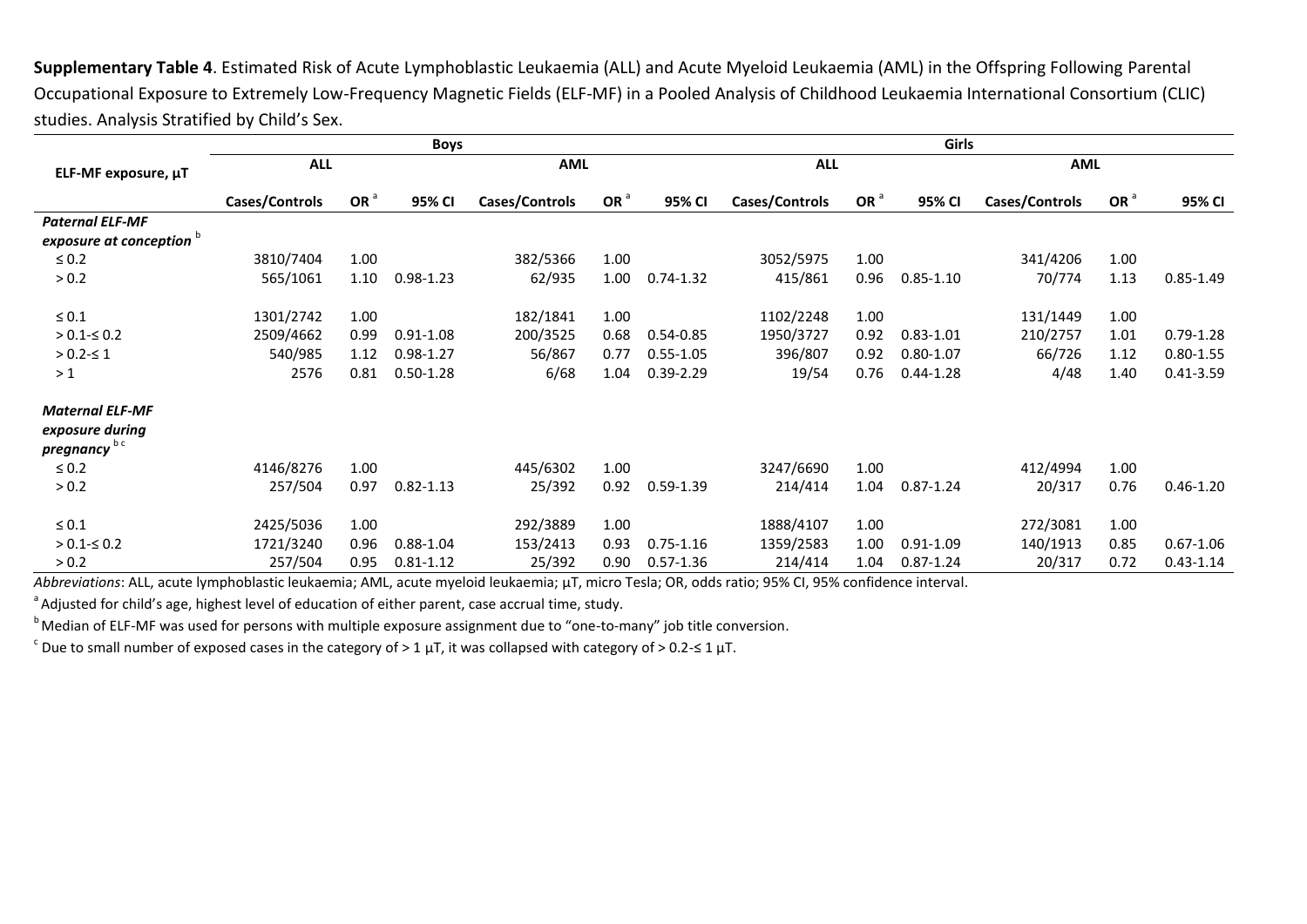**Supplementary Table 5**. Estimated Risk of Acute Lymphoblastic Leukaemia (ALL) and Acute Myeloid Leukaemia (AML) in the Offspring Following Parental Occupational Exposure to Extremely Low-Frequency Magnetic Fields (ELF-MF) in a Pooled Analysis of Childhood Leukaemia International Consortium (CLIC) studies. Analysis Stratified by Child's Age<sup>a</sup>.

|                                       |                |                 | < 5 years old |                |                 | $\geq$ 5 years old |                |                 |               |                |                 |               |
|---------------------------------------|----------------|-----------------|---------------|----------------|-----------------|--------------------|----------------|-----------------|---------------|----------------|-----------------|---------------|
| ELF-MF exposure, $\mu T$ <sup>b</sup> | <b>ALL</b>     |                 |               | <b>AML</b>     |                 |                    | <b>ALL</b>     |                 |               | <b>AML</b>     |                 |               |
|                                       | Cases/Controls | OR <sup>c</sup> | 95% CI        | Cases/Controls | OR <sup>c</sup> | 95% CI             | Cases/Controls | OR <sup>c</sup> | 95% CI        | Cases/Controls | OR <sup>c</sup> | 95% CI        |
| <b>Paternal ELF-MF</b>                |                |                 |               |                |                 |                    |                |                 |               |                |                 |               |
| exposure at conception                |                |                 |               |                |                 |                    |                |                 |               |                |                 |               |
| $\leq 0.2$                            | 3934/7349      | 1.00            |               | 335/5148       | 1.00            |                    | 2928/6030      | 1.00            |               | 386/4416       | 1.00            |               |
| > 0.2                                 | 564/1063       | 1.00            | $0.90 - 1.13$ | 60/928         | 1.04            | $0.77 - 1.38$      | 416/859        | 1.08            | $0.95 - 1.23$ | 72/780         | 1.15            | $0.87 - 1.50$ |
| $\leq 0.1$                            | 1344/2719      | 1.00            |               | 131/1752       | 1.00            |                    | 1059/2271      | 1.00            |               | 180/1532       | 1.00            |               |
| $> 0.1 - \leq 0.2$                    | 2590/4630      | 0.99            | $0.91 - 1.08$ | 204/3396       | 0.91            | $0.72 - 1.15$      | 1869/3759      | 0.92            | $0.83 - 1.02$ | 206/2884       | 0.76            | $0.61 - 0.94$ |
| $> 0.2 - 51$                          | 541/993        | 1.02            | $0.89 - 1.16$ | 57/866         | 0.99            | $0.70 - 1.37$      | 395/799        | 1.03            | $0.89 - 1.20$ | 65/726         | 0.93            | $0.68 - 1.27$ |
| >1                                    | 23/70          | 0.73            | $0.44 - 1.17$ | 3/62           | 0.85            | $0.20 - 2.36$      | 21/60          | 0.86            | $0.51 - 1.41$ | 7/54           | 1.49            | $0.60 - 3.17$ |
| <b>Maternal ELF-MF</b>                |                |                 |               |                |                 |                    |                |                 |               |                |                 |               |
| exposure during                       |                |                 |               |                |                 |                    |                |                 |               |                |                 |               |
| pregnancy <sup>e</sup>                |                |                 |               |                |                 |                    |                |                 |               |                |                 |               |
| $\leq 0.2$                            | 4162/8161      | 1.00            |               | 394/6065       | 1.00            |                    | 3231/6805      | 1.00            |               | 461/5222       | 1.00            |               |
| > 0.2                                 | 288/514        | 1.05            | $0.90 - 1.22$ | 21/390         | 0.83            | $0.51 - 1.28$      | 183/404        | 0.94            | $0.78 - 1.13$ | 24/319         | 0.84            | $0.53 - 1.27$ |
| $\leq 0.1$                            | 2305/4845      | 1.00            |               | 258/3666       | 1.00            |                    | 2008/4298      | 1.00            |               | 304/3296       | 1.00            |               |
| $> 0.1 - \leq 0.2$                    | 1857/3316      | 1.04            | $0.96 - 1.13$ | 136/2399       | 0.83            | $0.66 - 1.03$      | 1223/2507      | 0.90            | $0.82 - 0.99$ | 157/1926       | 0.98            | $0.79 - 1.21$ |
| > 0.2                                 | 288/514        | 1.07            | $0.91 - 1.25$ | 21/390         | 0.77            | $0.47 - 1.20$      | 183/404        | 0.90            | $0.75 - 1.09$ | 24/319         | 0.84            | $0.53 - 1.27$ |

*Abbreviations*: ALL, acute lymphoblastic leukaemia; AML, acute myeloid leukaemia; µT, micro Tesla; OR, odds ratio; 95% CI, 95% confidence interval.

<sup>a</sup>Child's age at the index date: for cases, the date of diagnosis; and for controls either the date of recruitment or the date of questionnaire return.

<sup>b</sup> Median of ELF-MF was used for persons with multiple exposure assignment due to "one-to-many" job title conversion.

 $\textdegree$ Adjusted for child's sex, highest level of education of either parent, case accrual time, study.

 $e$  Due to small number of exposed cases in the category of > 1  $\mu$ T, it was collapsed with category of > 0.2-≤ 1  $\mu$ T.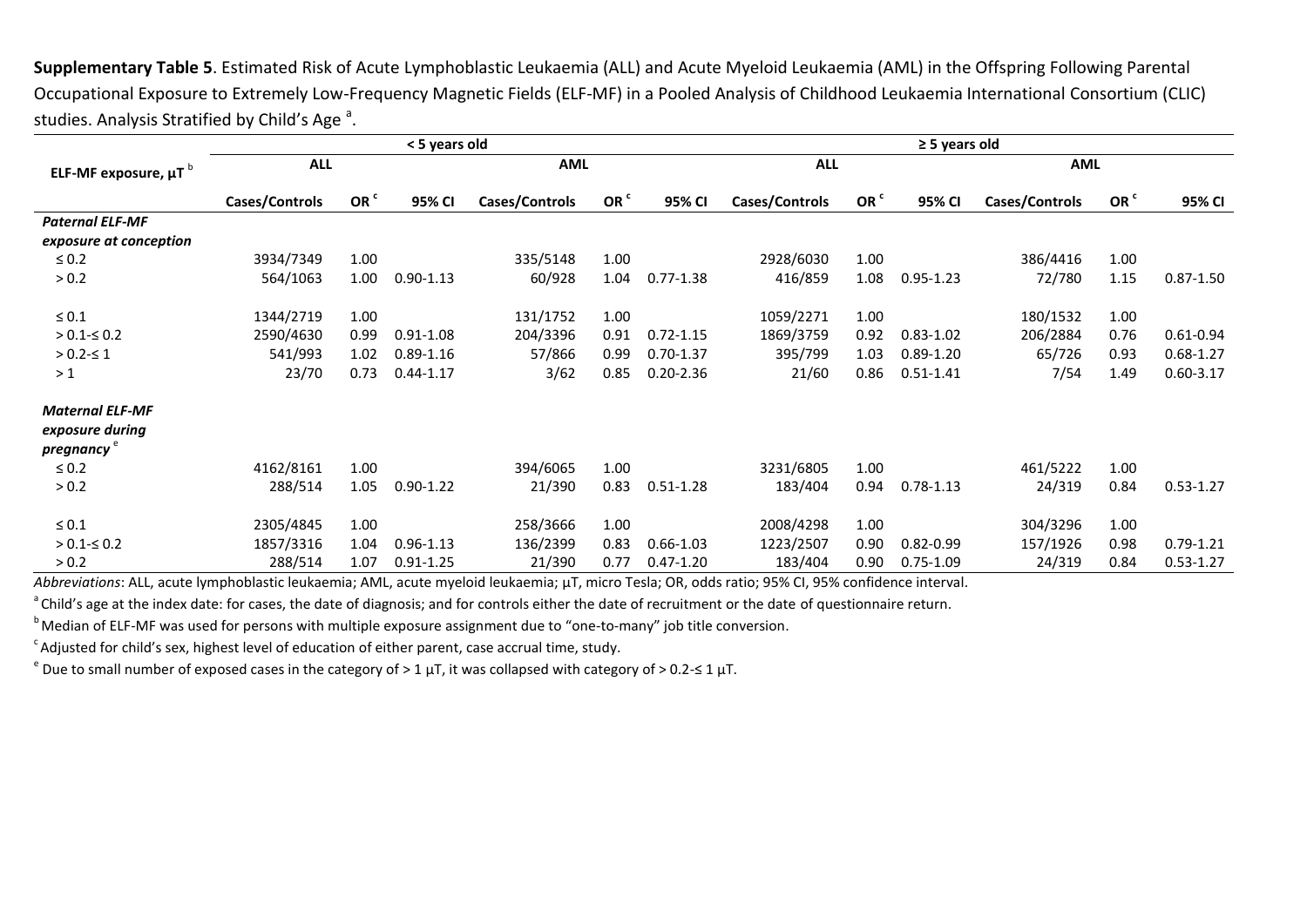**Supplementary Table 6**. Estimated Risk of Acute Lymphoblastic Leukaemia (ALL) and Acute Myeloid Leukaemia (AML) in the Offspring Following Parental Occupational Exposure to Extremely Low-Frequency Magnetic Fields (ELF-MF) in a Pooled Analysis of Childhood Leukaemia International Consortium (CLIC) Studies. Analysis by Using 0 µT and 0.4 µT as Cut-Off Points for Dichotomous ELF-MF Exposure.

|                                                        | <b>ALL</b>     |                 |               | <b>ALL T-lineage</b> |                 |               | <b>ALL B-lineage</b> |                 |               | <b>AML</b>     |      |               |
|--------------------------------------------------------|----------------|-----------------|---------------|----------------------|-----------------|---------------|----------------------|-----------------|---------------|----------------|------|---------------|
| ELF-MF exposure, µT                                    | Cases/Controls | OR <sup>a</sup> | 95% CI        | Cases/Controls       | OR <sup>d</sup> | 95% CI        | Cases/Controls       | OR <sup>d</sup> | 95% CI        | Cases/Controls | OR ' | 95% CI        |
| <b>Paternal ELF-MF</b><br>exposure at conception       |                |                 |               |                      |                 |               |                      |                 |               |                |      |               |
| $\leq 0.4$                                             | 7571/14743     | 1.00            |               | 693/12170            | 1.00            |               | 5200/12170           | 1.00            |               | 817/10783      | 1.00 |               |
| > 0.4                                                  | 271/558        | 1.07            | $0.92 - 1.25$ | 29/493               | 1.09            | $0.72 - 1.59$ | 211/493              | 1.11            | $0.93 - 1.31$ | 38/498         | 1.05 | $0.73 - 1.47$ |
| <b>Maternal ELF-MF</b><br>exposure during<br>pregnancy |                |                 |               |                      |                 |               |                      |                 |               |                |      |               |
| $\leq 0.4$                                             | 7794/15726     | 1.00            |               | 727/13140            | 1.00            |               | 5416/13140           | 1.00            |               | 895/11890      | 1.00 |               |
| > 0.4                                                  | 70/158         | 1.00            | $0.75 - 1.33$ | 5/106                | 0.79            | $0.28 - 1.78$ | 41/106               | 0.96            | $0.65 - 1.37$ | 7/115          | 0.76 | $0.31 - 1.57$ |

*Abbreviations*: ALL, acute lymphoblastic leukaemia; AML, acute myeloid leukaemia; µT, micro Tesla; OR, odds ratio; 95% CI, 95% confidence interval.

<sup>a</sup> Adjusted for child's age and sex, highest level education of either parent, case accrual time, study.

<sup>b</sup> Median of ELF-MF was used for persons with multiple exposure assignment due to "one-to-many" job title conversion.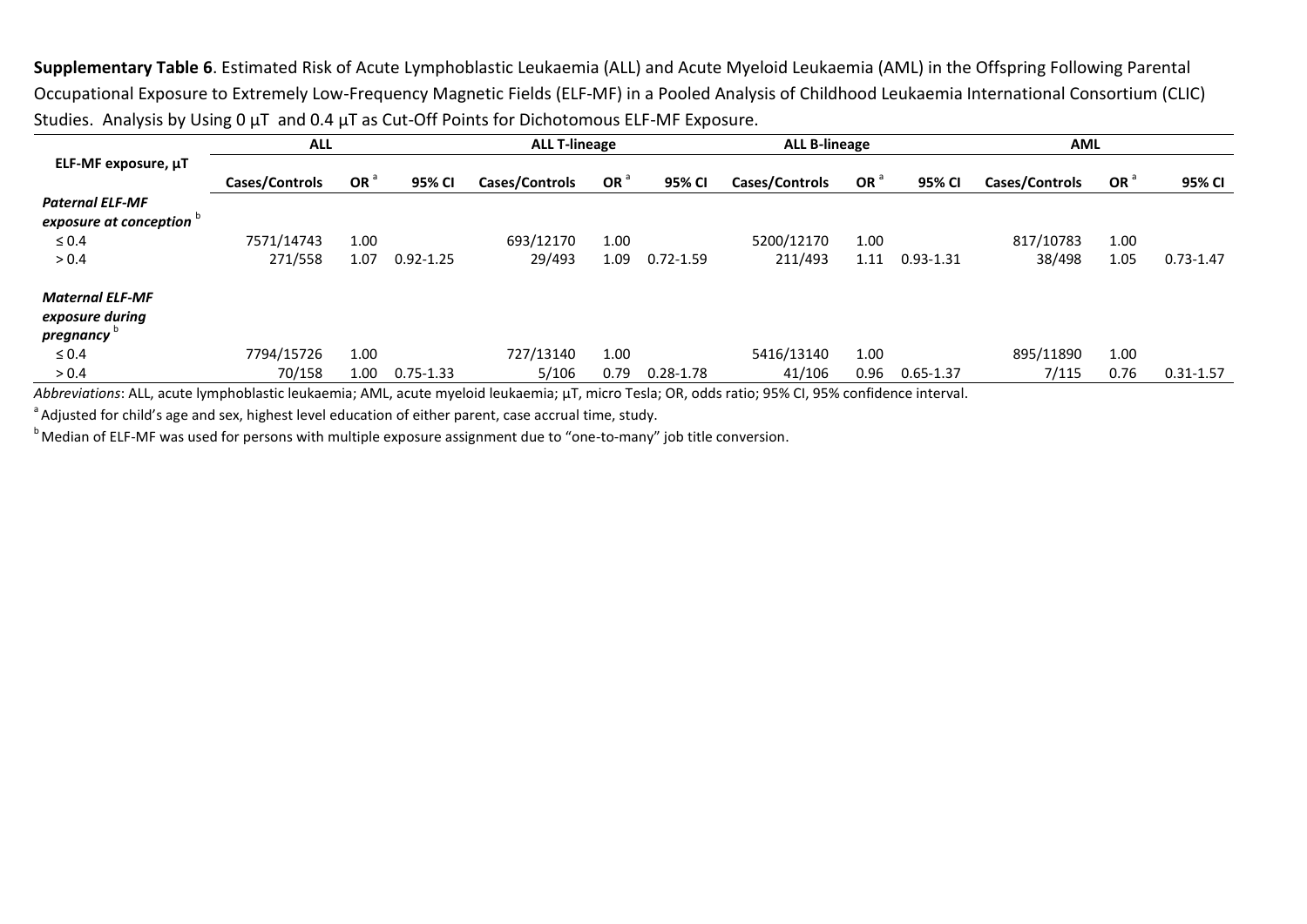## **Supplementary Figure 1**. Paternal occupational ELF-MF exposure at conception and leukaemia in the offspring.

| Study                                          | Year      | Cases | OR (95% CI)             | %<br>Weight |
|------------------------------------------------|-----------|-------|-------------------------|-------------|
| CLIC pooled studies <sup>a</sup>               |           |       |                         |             |
| <b>US, COG 15</b>                              | 1989-1993 | 1782  | 0.89(0.57, 1.37)        | 4.20        |
| Finland                                        | 1990-2011 | 1053  | 0.95(0.72, 1.23)        | 8.57        |
| New Zealand                                    | 1990-1993 | 103   | 1.39 (0.71, 2.62)       | 2.11        |
| UK, CCS                                        | 1991-1996 | 1499  | 1.14 (0.95, 1.36)       | 12.99       |
| Germany                                        | 1992-1994 | 829   | 0.90(0.72, 1.13)        | 10.45       |
| France, Adele                                  | 1993-1999 | 240   | $1.06(0.64, 1.76)$ 3.31 |             |
| Greece, NARECHEM                               | 1993-1994 | 121   | 1.64(0.90, 2.97)        | 2.48        |
| US, CCLS                                       | 1995-2008 | 916   | 1.15(0.84, 1.56)        | 7.09        |
| Greece, NARECHEM                               | 1996-2010 | 975   | 1.00 (0.81, 1.24)       | 11.08       |
| Italy, SETIL                                   | 1998-2001 | 643   | 1.00(0.79, 1.27)        | 9.87        |
| France, Escale                                 | 2003-2004 | 736   | 1.11(0.86, 1.42)        | 9.27        |
| Subtotal (I-squared = $0.0\%$ , $p = 0.687$ )  |           |       | 1.04 (0.96, 1.13) 81.44 |             |
| a<br>Other studies                             |           |       |                         |             |
| England, Pearce et al (2007)                   | 1968-1993 | 1007  | $1.31(1.02, 1.69)$ 9.20 |             |
| Sweden, Feychting et al (2000)                 | 1976-1982 | 257   | $1.30(0.80, 2.10)$ 3.59 |             |
| Russia, Smulevich et al (1999)                 | 1986-1988 | 14    | 4.60 (1.80, 11.90) 1.06 |             |
| Australia, Reid et al (2011) b                 | 2003-2006 | 328   | $1.33(0.88, 1.99)$ 4.72 |             |
| Subtotal (I-squared = $53.8\%$ , $p = 0.090$ ) |           |       | 1.48 (1.07, 2.06) 18.56 |             |
| Overall (I-squared = $32.9\%$ , $p = 0.105$ )  |           |       | 1.11 (1.00, 1.22)       | 100.00      |
| NOTE: Weights are from random effects analysis |           |       |                         |             |
|                                                | .1        |       | 5                       |             |

<sup>a</sup> CLIC pooled studies used a harmonized exposure metric while the other studies used individual and different metrics.

<sup>b</sup> Reid et al (2011) reported OR estimates only for ALL, not overall leukaemia.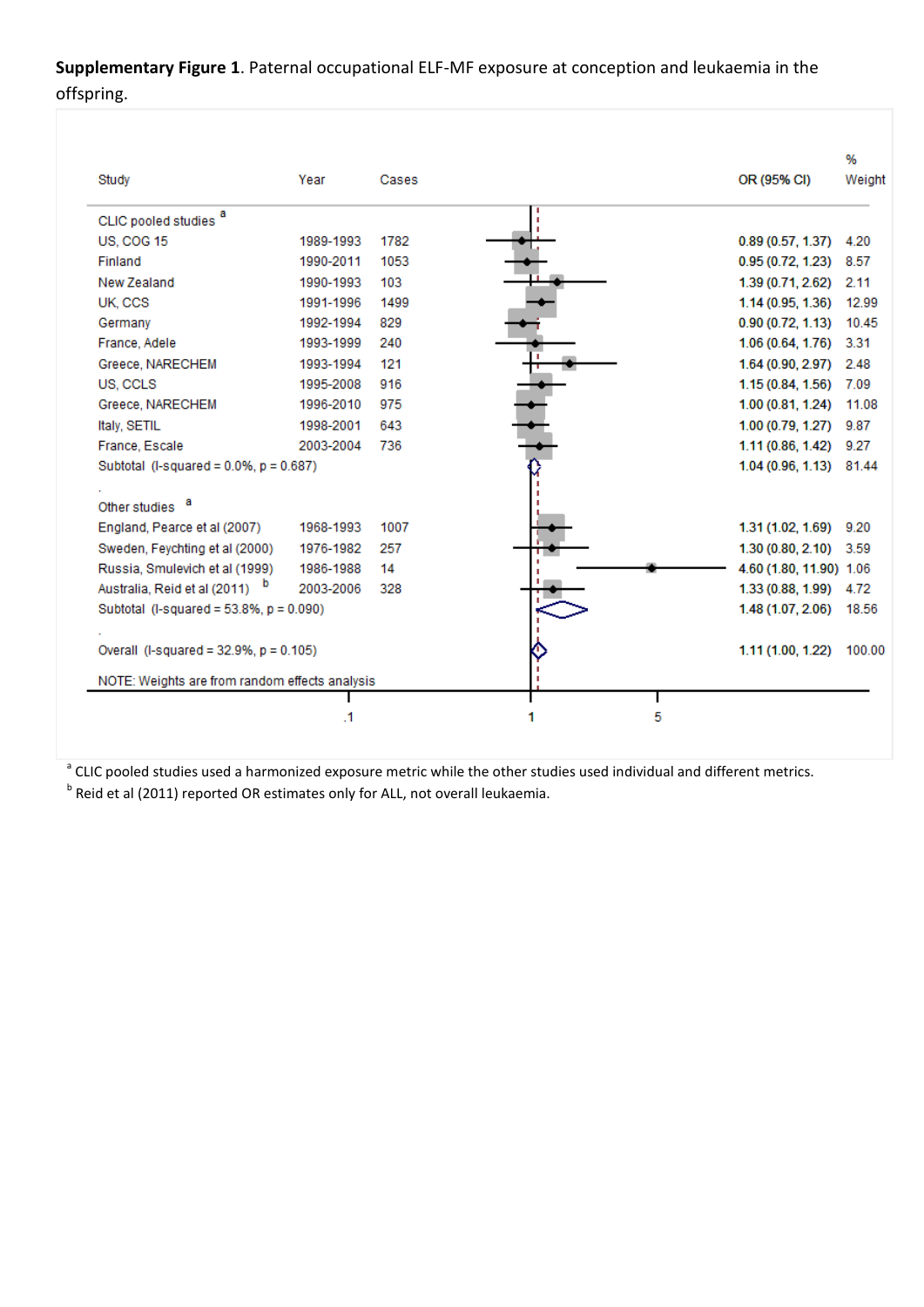**Supplementary Figure 2.** Maternal occupational ELF-MF exposure during pregnancy and leukaemia in the offspring.

| Study                                            | Year      | Cases | OR (95% CI)             | Weight                   |
|--------------------------------------------------|-----------|-------|-------------------------|--------------------------|
| CLIC pooled studies <sup>a</sup>                 |           |       |                         |                          |
| US, COG15                                        | 1989-1993 | 1534  | $0.98(0.70, 1.38)$ 8.64 |                          |
| Finland                                          | 1990-2011 | 1053  |                         | 1.14 (0.86, 1.50) 11.36  |
| New Zealand                                      | 1990-1993 | 121   | 1.23 (0.48, 2.88) 1.62  |                          |
| UK, CCS                                          | 1991-1996 | 1685  |                         | 1.01 (0.77, 1.33) 11.62  |
| Germany                                          | 1992-1994 | 866   | $1.12(0.78, 1.57)$ 8.27 |                          |
| France, Adele                                    | 1993-1999 | 256   | $0.66(0.32, 1.34)$ 2.46 |                          |
| Greece, NARECHEM                                 | 1993-1994 | 130   | $0.57(0.18, 1.51)$ 1.16 |                          |
| US. CCLS                                         | 1995-2008 | 956   | $0.70(0.44, 1.09)$ 5.50 |                          |
| Greece, NARECHEM                                 | 1996-2010 | 945   | 0.89 (0.64, 1.22) 9.30  |                          |
| Italy, SETIL                                     | 1998-2001 | 671   | $1.14(0.83, 1.55)$ 9.73 |                          |
| France, Escale                                   | 2003-2004 | 641   | $0.89(0.58, 1.33)$ 6.35 |                          |
| Subtotal (I-squared = $0.0\%$ , $p = 0.660$ )    |           |       |                         | $0.99(0.89, 1.11)$ 76.01 |
|                                                  |           |       |                         |                          |
| Other studies <sup>a</sup>                       |           |       |                         |                          |
| Sweden, Feychting et al (2000)                   | 1976-1982 | 136   | 1.00 (0.60, 1.90) 3.64  |                          |
| Russia, Smulevich et al (1999)                   | 1986-1988 | 10    | 5.20 (1.60, 16.80) 0.96 |                          |
| Canada, Infante-Rivard & Deadman (2003)1991-1993 |           | 491   | $1.40(1.00, 2.20)$ 6.89 |                          |
| Australia, Reid et al (2011) <sup>b</sup>        | 2003-2006 | 379   |                         | 1.11 (0.86, 1.44) 12.49  |
| Subtotal (I-squared = 58.8%, p = 0.063)          |           |       |                         | 1.33 (0.91, 1.93) 23.99  |
|                                                  |           |       |                         |                          |
| Overall (I-squared = 22.2%, p = 0.207)           |           |       |                         | 1.04 (0.92, 1.17) 100.00 |
| NOTE: Weights are from random effects analysis   |           |       |                         |                          |
|                                                  |           |       |                         |                          |

<sup>a</sup> CLIC pooled studies used a harmonized exposure metric while the other studies used individual and different metrics. <sup>b</sup> Reid et al (2011) reported OR estimates only for ALL, not overall leukaemia.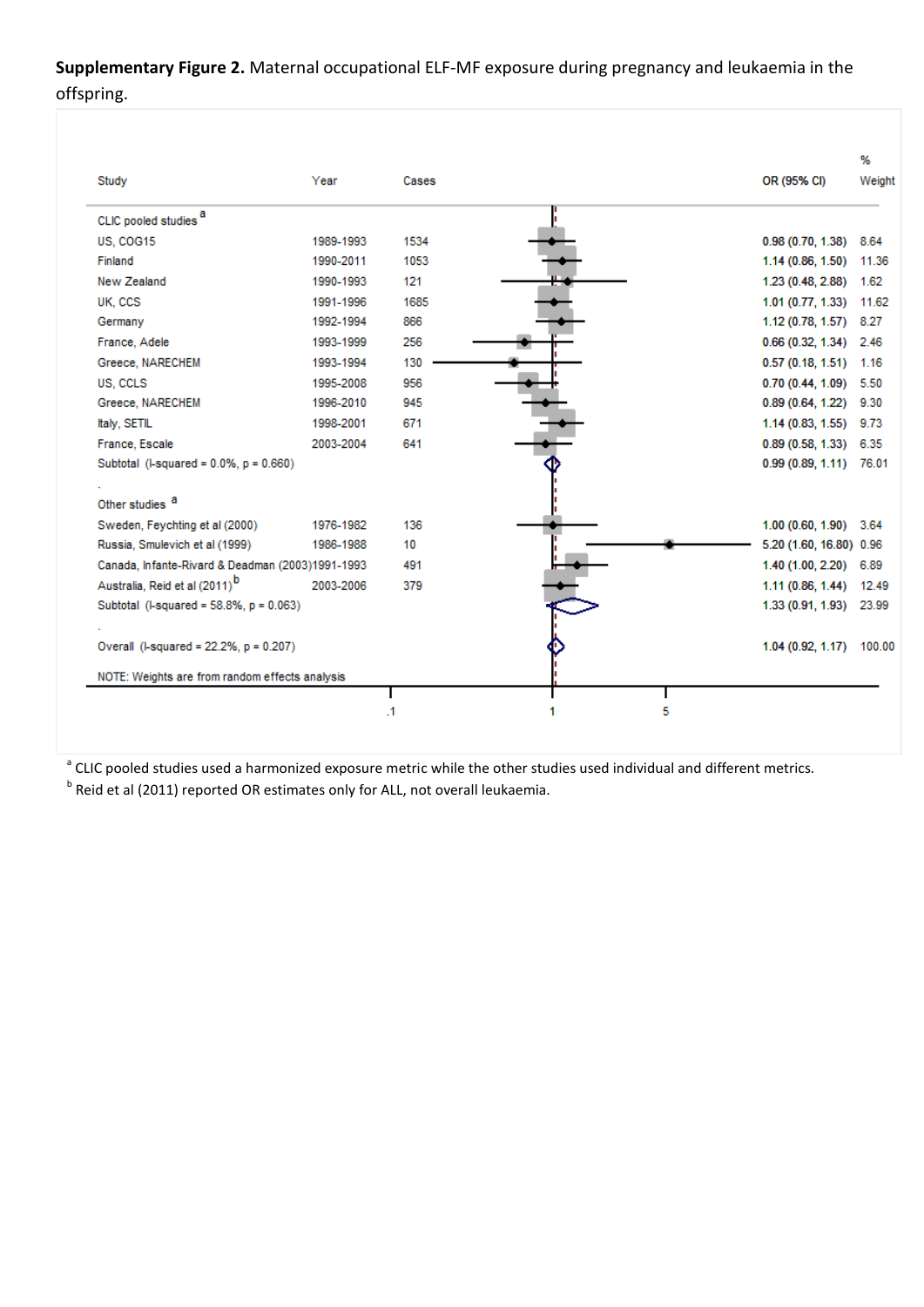**Supplementary Figure 3**. Funnel plot for paternal occupational ELF-MF exposure at conception and leukaemia in the offspring.